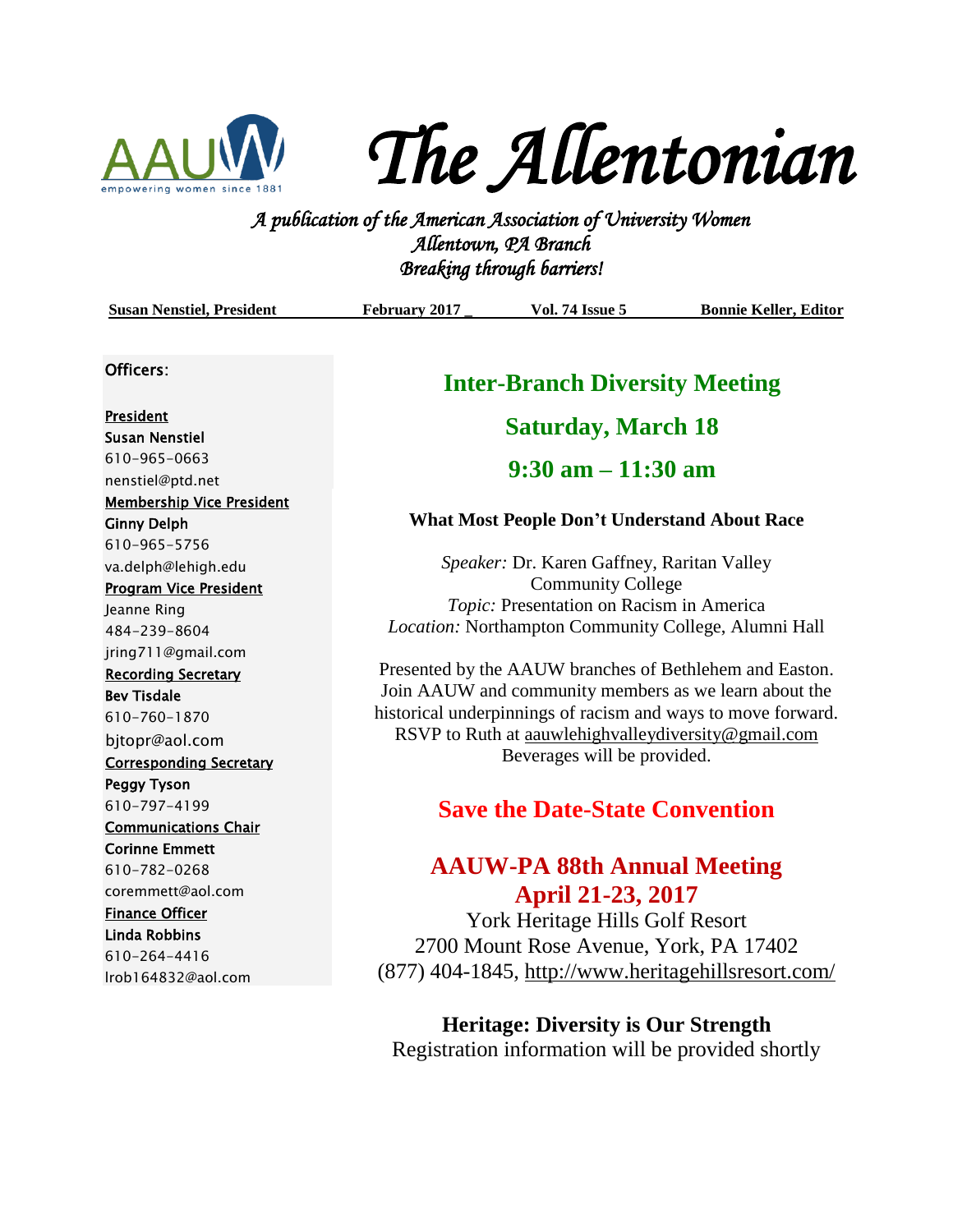# *President's Message*

**Happy New Year**. It's January 18th and in less than 48 hours, we will have a new president. As with every new president we ask and wonder what will happen to our country. As women, we have been fighting and advocating for rights that affect all people. Today we will continue our journey to insure healthcare for all, Social Security, Medicare, equal pay.... The list can go on. Public policy affects all of us regardless of our age. I just read a comment on Facebook from an 81-year-old woman who will be in DC for the Women's March Saturday.

It's now January 23 and I have returned safe and sound from the March in DC. Karen Peiffer and her family marched in New York City. It was a historic day watching people of all ages (babies too) stand for the right of equality for all people. It was peaceful. The police were very helpful and excited for us. While I was too far away to hear any of the speeches, just being there was humbling. This March is just the beginning. I do hope that we sent a message to Congress and the President that we will continue to fight for our rights.

It was gratifying to see younger women among us. We do have hope for the future. I hope that the energy



and excitement surrounding this historic day will see more women wanting to join AAUW.

I thought I'd share the picture of "grandma" from Saturday. This speaks for us all.

We won't be meeting until March, which is the Interbranch Diversity Program. Details are being finalized.

Let's continue to break barriers for all women and girls....

*Susan*

## *Public Policy*

### **Lesley Lojko, Public Policy Chair**

The best way to learn more in depth about the issues national is focused on is to key in AAUW Issues: (the issue). For example I looked up AAUW Issues: Health Care to learn more about our national organization's stand.

"The American Association of University Women believes that everyone is entitled to high-quality, affordable, and accessible health care."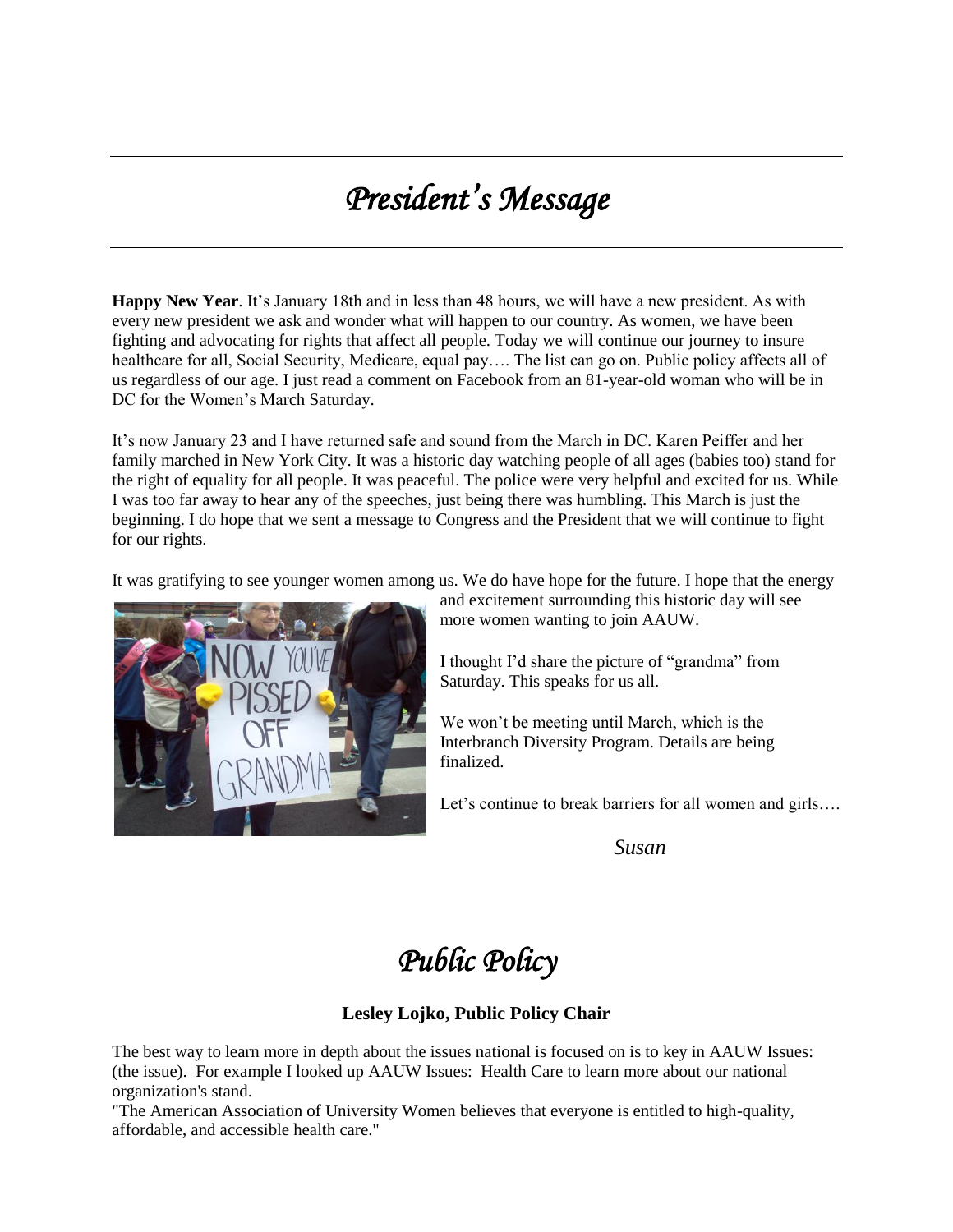"Health Care Reform is a Women's Issue"

While all Americans have benefitted from meaningful health care reform, the issue has particular resonance for women. According to the Department of Labor, women make approximately 80 percent of all family health care decisions, and about 60 percent of women report that they assume primary responsibility for decisions regarding family health insurance plans....The Affordable Care Act has made a significant on women's health.... A repeal of the Affordable Care Act would eradicate years of progress in expanding health care access to women. ...AAUW is committed to fighting against attempts to abolish women's health access as we know it.

As members you can also receive e-mail from the AAUW Action Network and also the Two Minute Activist. These will provide the latest issues AAUW is working on and will also help you connect to your government officials quickly.

With the new administration coming and a new cabinet and Congress there are many opportunities for us to voice our thoughts, and encouragement to them. Please keep following the issues and let them know how you feel. Our daughters, sons, grandchildren futures depend on the decisions about to be made. If you have any questions or want more information, please call me or email me and I will gladly do my best to answer your questions.

# *Lets Read Math*

"The Lets Read Math" cooperative program between Allentown and Bethlehem AAUW will not be active in spring 2017. Efforts will be made to interest other members in the program and to develop new activities to use in the school in the fall. New recruits are needed. Let me know if you'd be interested in learning about the program and in considering participating next fall. Jan Seaman --- jrouxseaman[@gmail.com](http://gmail.com/)

## *Global Warming (Climate Change) Very High Priority for International Community*  **Global Warming – What does the Science Say? Not the Politics, the Science! Join us at Palmer Library Saturday, Feb 4, 1:30pm**

12/12/15 LE BOURGET, France — "With the sudden bang of a gavel Saturday night, representatives of 195 nations reached a landmark accord that will, for the first time, commit nearly every country to lowering planet-warming greenhouse gas emissions to help stave off the most drastic effects of [climate change](http://topics.nytimes.com/top/news/science/topics/globalwarming/index.html?inline=nyt-classifier)" (NYT 12/12/15). [United Nations](http://topics.nytimes.com/top/reference/timestopics/organizations/u/united_nations/index.html?inline=nyt-org) diplomats have been working toward this accord for nine years, it requires action in some form from every country, rich or poor.

 United Nations secretary general, Ban Ki-moon, "This is truly a historic moment. For the first time, we have a truly universal agreement on climate change, one of the most crucial problems on earth."

If 195 nations agree there is a critical problem with climate change, what will be the reaction of the US under the new president? What are the scientific findings on climate change, what do respected scientists and scientific societies say? Why is there so much controversy in the US when there is virtually no disagreement among the scientific community?

On Saturday February 4, 2017 at 1:30 PM in the Palmer Library, Patricia Bradt, Ph.D (Associate Professor Emerita, Environmental Science, Muhlenberg College) will discuss the science of climate change: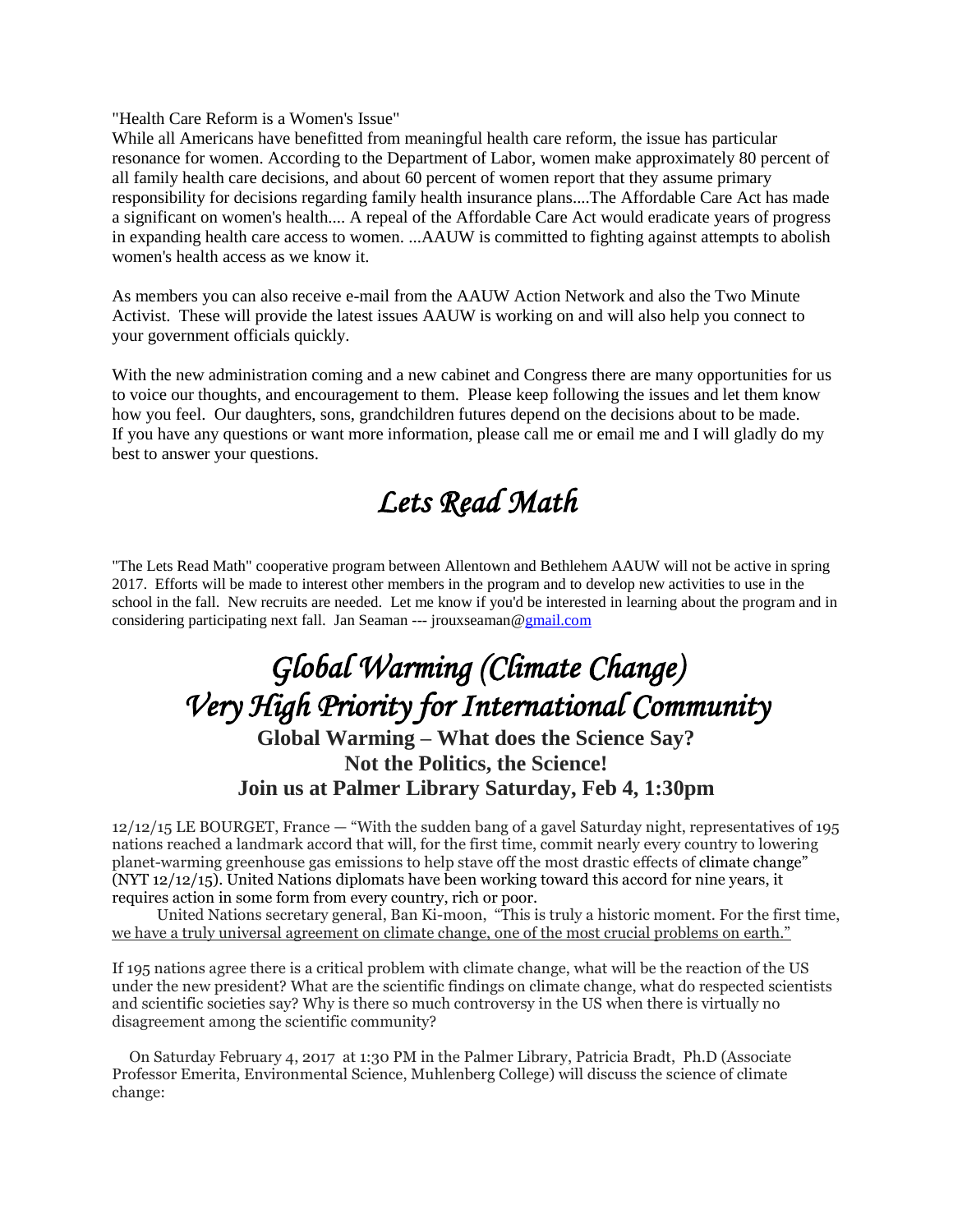

## *2017 AAUW National Convention*  **June 14-17 Washington, D.C.**

**Leadership for Women, By Women**

## *Registration is now open!* **For details visit: http://convention.aauw.org/** *\*\*\*Save the Date\*\*\**

AAUW Easton Branch Authors' Luncheon April 29, 2017 Pomfret Club, Easton, PA Featuring Local Authors For more information: Easton-pa.aauw.net

# *Study/Interest Groups*

#### **Career Women's Study Group Barbara Ashley (610-391-1217)**

*Thursday, February 9, Time TBA*

The Career Women's Group will be viewing a movie for discussion on Thursday, February 9, 2017. Movie title, theatre and playing time will be sent to members closer to the date. Movies available on that date will be shared for a group vote.

*Thursday, February 16, 12:30 pm*

Muhlenberg College Trexler Library Rare Books Room (level B) Hostess: Cathy Kane, ph. 610-776-8270 Reviewer: Cathy Kane Book: *The Cat's Table* by Michael Ondaatje New members are welcome. Please call the hostess if attending.

*Thursday, February 9, 2017, 12:30 pm* Hostess: Cathy Kane Book: "Cat's Table" by Michael Ondaatje Reviewer: Cathy Kane Please call hostess if NOT attending, or if new people please contact hostess.

#### **Women's Lit** Leader: Peggy Tyson (610-797-4199)

*Monday, February 20, 2017, 2:00 pm* Hostess: Mary Jane Figuli, 610-791-2920 Book: "The Dressmaker" by Kate Delcott New members are welcome. Please call hostess if attending.

### **Diversity, Deeds, and Dialogue Study Group Chair Ruth Skoglund (610-509-9263)**

*4th Wednesday in members' homes, 7 pm*  Please call chair for more information and if interested in attending.

**Literature of the Past and Present** Leader: Annette Bonstedt (610-395-5974)

**Recent Literature** Leader: Karen Kneifel (610-433-7288)